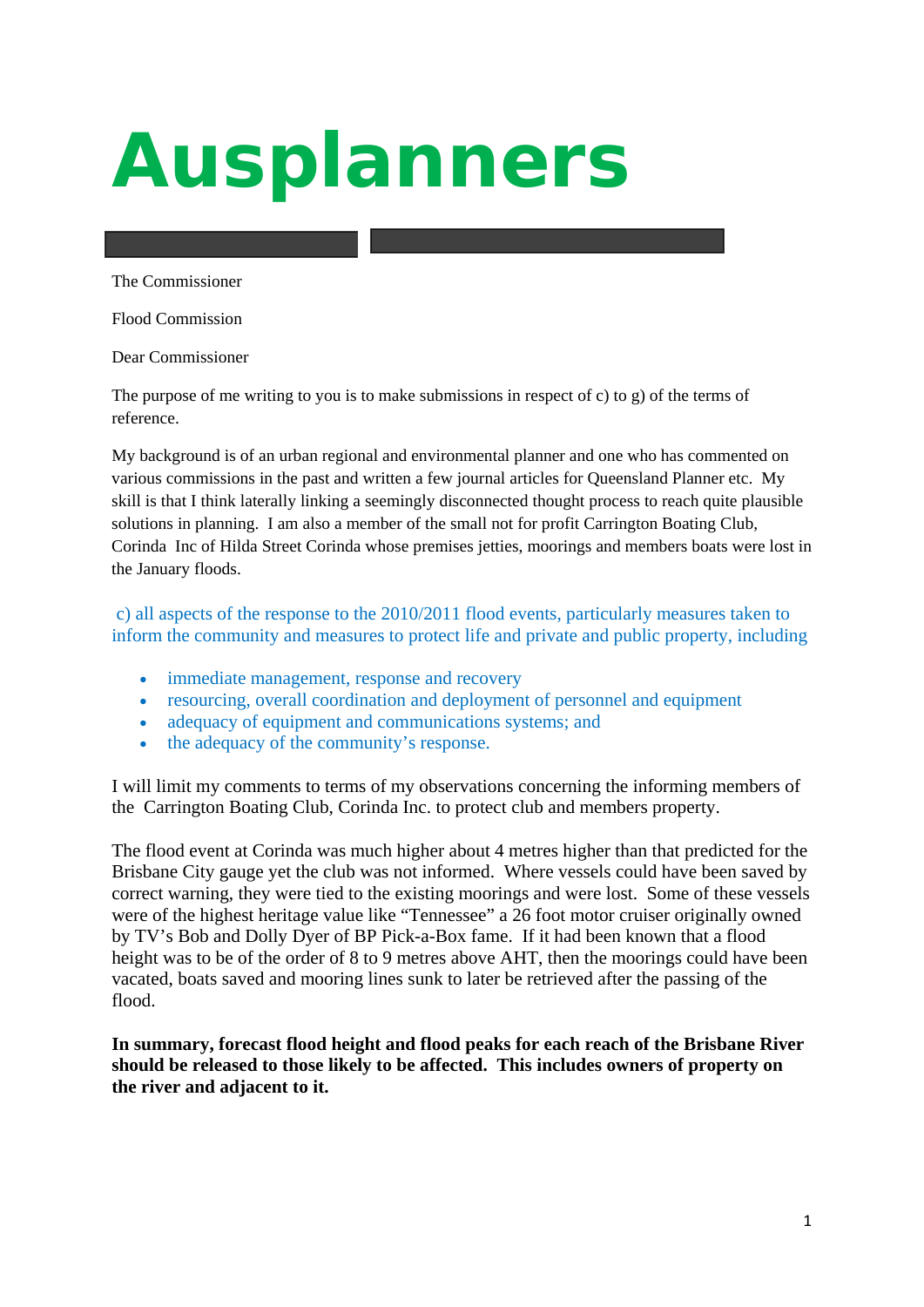d) the measures to manage the supply of essential services such as power, water and communications during the 2010/2011 flood events,

My comments here are one of suggestion concerning high voltage electricity power lines that cross the river and the possibility that with much higher river levels they could come in contact with tall-masted vessels that have been broken away from moorings, with subsequent loss of electricity supply. Yachts are larger and mast heights are higher nowadays, only just clearing existing bridges at low tide. It was only by some fortune that a large yacht with a large mast did not strike cross river powerlines at height of flood.

**In summary to maintain the integrity of power supply a review of the heights of cross river power lines should be undertaken taking in account the likelihood of tall masted vessels breaking free of their moorings at the height of river flooding.** 

e) adequacy of forecasts and early warning systems particularly as they related to the flooding events in Toowoomba, and the Lockyer and Brisbane Valleys,

 Forecasts of likely river peak heights and times at Brisbane City Gauge had little correlation to those upstream. In some ways this could have misled people upstream as to the full impact that higher flood peaks would have.

#### **In summary, forecast flood height and flood peak predictions of each reach of the Brisbane River should be released to those properties likely to be affected.**

 f) implementation of the systems operation plans for dams across the state and in particular the Wivenhoe and Somerset release strategy and an assessment of compliance with, and the suitability of the operational procedures relating to flood mitigation and dam safety,

 g) all aspects of land use planning through local and regional planning systems to minimise infrastructure and property impacts from floods,

 *I will deal with these two points together.* 

#### Alternative sources can be used to Lake Wivenhoe.

The release strategy for Somerset and Wivenhoe, I believe to be on a false premise that we must have 100 per cent of drinking water supply to be stored for times of drought. I have always been a proponent of keeping water levels of dams like Wivenhoe Dam to a minimum due to their potential in flood mitigation and I question operational procedures that see excessive waste of water by flood or evaporation in the long term with large environmental damage to the urban and environmental fabric in the event of flood. Let me explain, a full dam (drinking water supply) need not be perceived as securing SEQ water supply. I have pointed this out in various submissions in the past.

If Lake Wivenhoe and Somerset were kept to 60 percent drinking water volume the amount of less water lost to evaporation would be enough to sustain a population of 36,000 residents. The amount of water in a flood topping over their dam walls would be less in flood and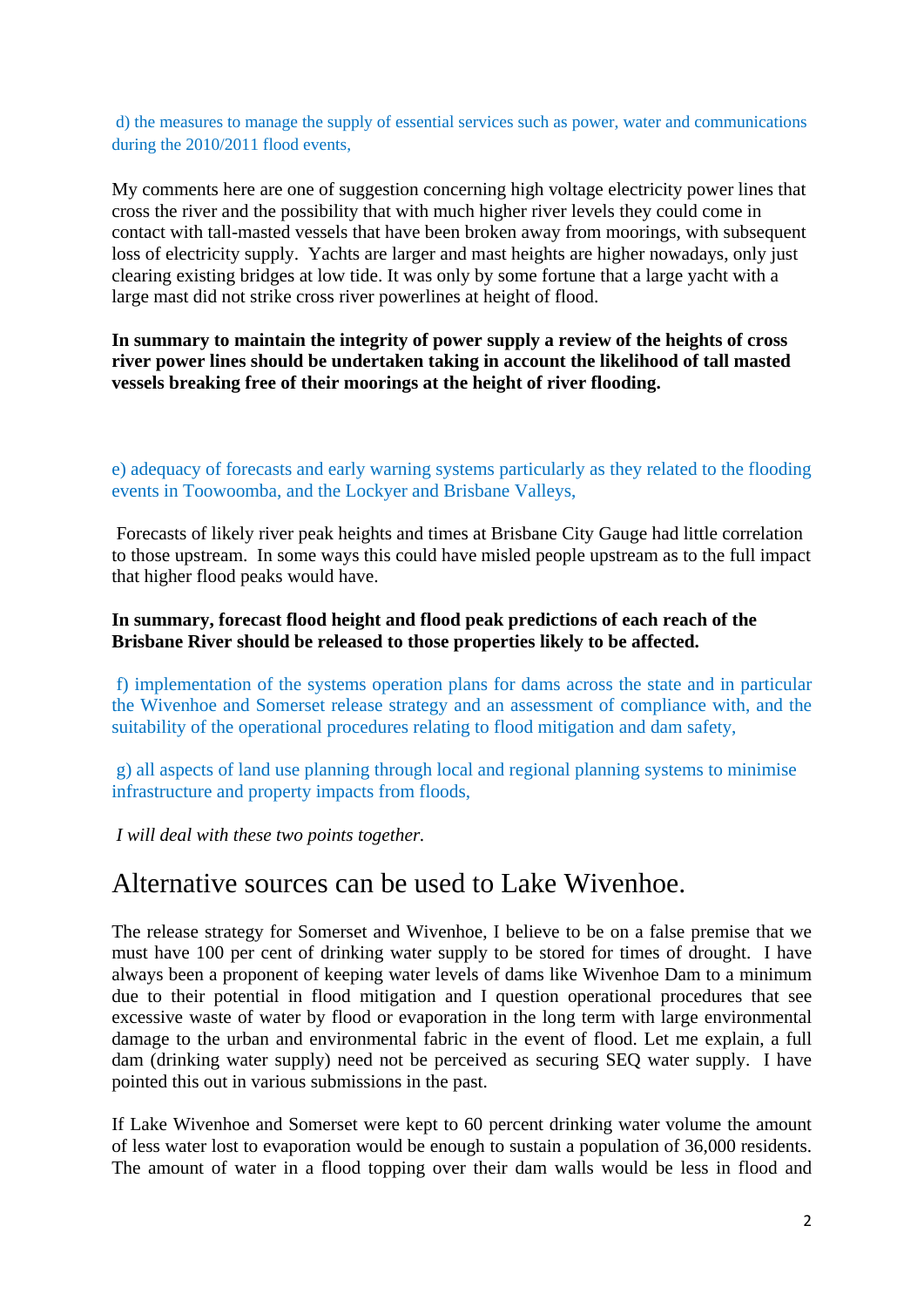therefore impacts of property damage on Ipswich and Brisbane cities would be less. The environmental damage to the Brisbane River and Moreton Bay would be less. Let me explain another source of water from the great sand islands can be used while keeping these water storages at 60 per cent drinking water volume by means of easing water restrictions or reducing the cost of water etc.

In 1990, during the Fraser Island Inquiry, I made submission that Fraser Island's most valuable resource was water and that the resource should be protected by severely limiting human occupation work practices and visitation to the island. In fact a combined volume of 3,600 megalitres of freshwater per day is lost to the sea from Fraser, Moreton and North Stradbroke Islands. From this one can calculate that in the 21 years since 1990, a vast volume of freshwater estimated to be in the range of 27-28 million megalitres litres has flowed needlessly into the sea from these islands. Even if a sustainable 15 per cent of this volume of freshwater that flows to the sea had been salvaged (similar to present North Stradbroke Island extraction rates), then 4.1 million megalitres of freshwater could have been salvaged and delivered to South East Queensland over the last 21 years ie 197,000 megalitres per year.

If island water had been used at this rate there would not be the critical shortage of water in South East Queensland's dams in the past drought or the need to keep dams so full to accommodate for drought.

Clearly salvaging fresh water from the islands, rather than see it lost to sea could drought proof SEQ yet allow dams to be kept at lower operating levels offering a better buffer against Q100 floods and the damage they do to property and the environment from river to bay. This is a strategy that will work well.

**In summary, the use of alternative water sources such as the major sand aquifers of Fraser, Moreton and Stradbroke islands are essential to a more conservative release strategy that will secure future water supplies yet see smaller dam releases during flood with less downstream property and environmental damage to the Brisbane River and Moreton Bay.** 

# Brisbane River is not levy banked.

From a planning point of view a whole part of city that can otherwise be protected by levy banks can be lost in the event of a sunny day flood. I refer to one part and that is the Oxley Creek catchment that could have been contained to a much lesser flood level by the use of levies along the southern banks of the Indooroopilly and Canoe Reaches of the Brisbane River with a double lock on Oxley Creek. With such a levy there would need to be some engineering to make stormwater drains oneway to the river as well. But it would have kept areas of flooding to a minimum including Brisbane Markets, small to heavy industry, community infrastructure social overhead capital etc.

Thus most of Brisbane's industry and greatest number of homes presented to a sunny day flood would be protected. Brisbane City Council could strike a levy on those that would otherwise be likely to be flooded by a Q2 flood and above in the localised area to offset some of the capital costs of such a project. Such a levy or Special Charge has been struck for civil works like a road bridge in Carindale in the past.

**In summary levies to protect properties from the affects of sunny day flooding should be considered especially along the Indooroopilly and Canoe reaches of the Brisbane River. Payment for these levies should be by a special charge on those being affected.**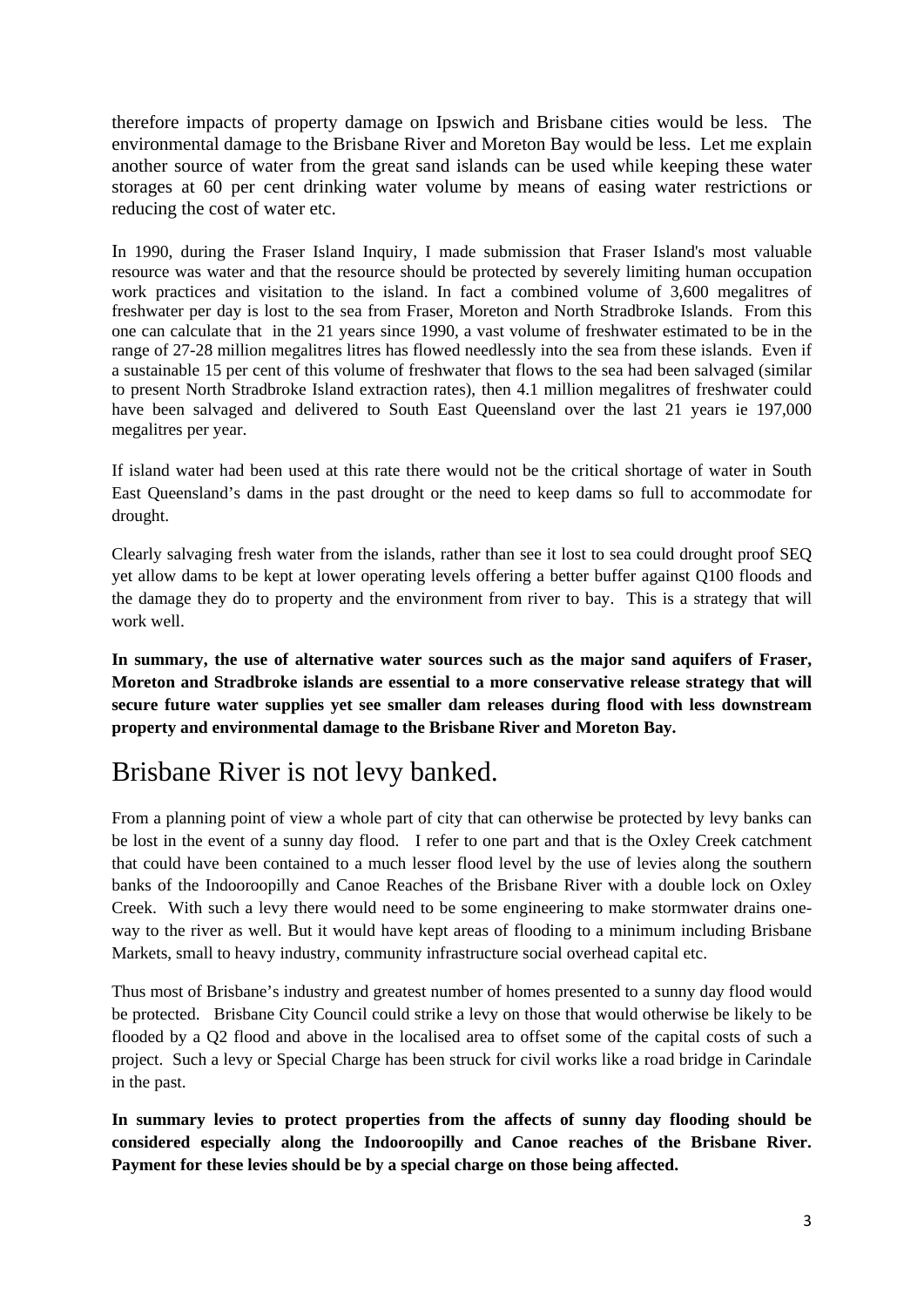## Dredging

One of the likely reasons for heavy flooding along the upper Brisbane City Reaches is the amount of silt and sand that accumulated in the river this time. It is assumed that one reason for a higher flood than expected was the large volume of sand and silt from the Lockyer Creek that flowed and filled the river bed. From a few soundings around Carrington Rocks there is evidence of the riverbed being 3-4 metres shallower compared to pre-flood levels. In addition there has been subsequent subsidence of the river banks, possibly due to rapid or sudden drawback of flood water releases from dams. This is not assisted by recreational boating (bow wave boats) etc that scour the existing river banks. If it is found by further research that this shallowing of the river bed is occurring then it seems only dredging will return the river to a satisfactory depth for the high velocity of river flows to take the next flood without extensive damage. Ultimately whilst there may or may not be environmental impacts to the river, this must be weighed up to the impacts of massive amounts of silt and pollutants that are carried out to Moreton Bay.

**In summary, the Brisbane should be dredged to lessen the impact of flooding and to protect river banks boat speed limits speed limits and no wake regulations introduced and enforced. Such dredging should be carried out so to balance the overall environmental impacts of river and bay environs.** 

### Land Bank Issues

In the State somewhere there is alternative land that could be banked by the State and used to provide an incentive to exchange to a small minority of landholders who wish to sell their damaged house and land in the case of flood and tidal surge disasters. Sometimes local councils have large land holdings that can be used for this purpose but they are not in the Local government area affected. Therefore State control of a land bank is essential and it is suggested that the State Government swaps and with local governments in return for advancing some benefit, say accelerated sewerage, roads or bridge infrastructure etc. Here is an example, Redland City Council transfers ownership of 200 lots of bay island land, say on Russell Island and another 200 in other council areas elsewhere. In return it the State government accelerates a program of capital works to Councils from which the title of land is transferred. Say te State provides \$20 million for a barge link to Russell Island and \$20 million in capital works in other participating council areas elsewhere. The State then offers this land for sale to families who have had their homes destroyed as an incentive for them to leave say a property flood or storm surge affected area say in Brisbane, Caboolture, Rockhampton, Grantham, Mission Beach, Ipswich or Emerald. The balance of the value of the flood affected property is picked up by the local council. Redland City Council and other participating councils are better off as they have benefitted with accelerated development of infrastructure. The provision of such infrastructure can have other benefits say private construction transport costs reduced and land values to rise in a particular area due to better roads and access. Say 400, out of say 10000 flood victims have been given a chance to get out of their hopeless situation by being offered land from a land bank as part payment for